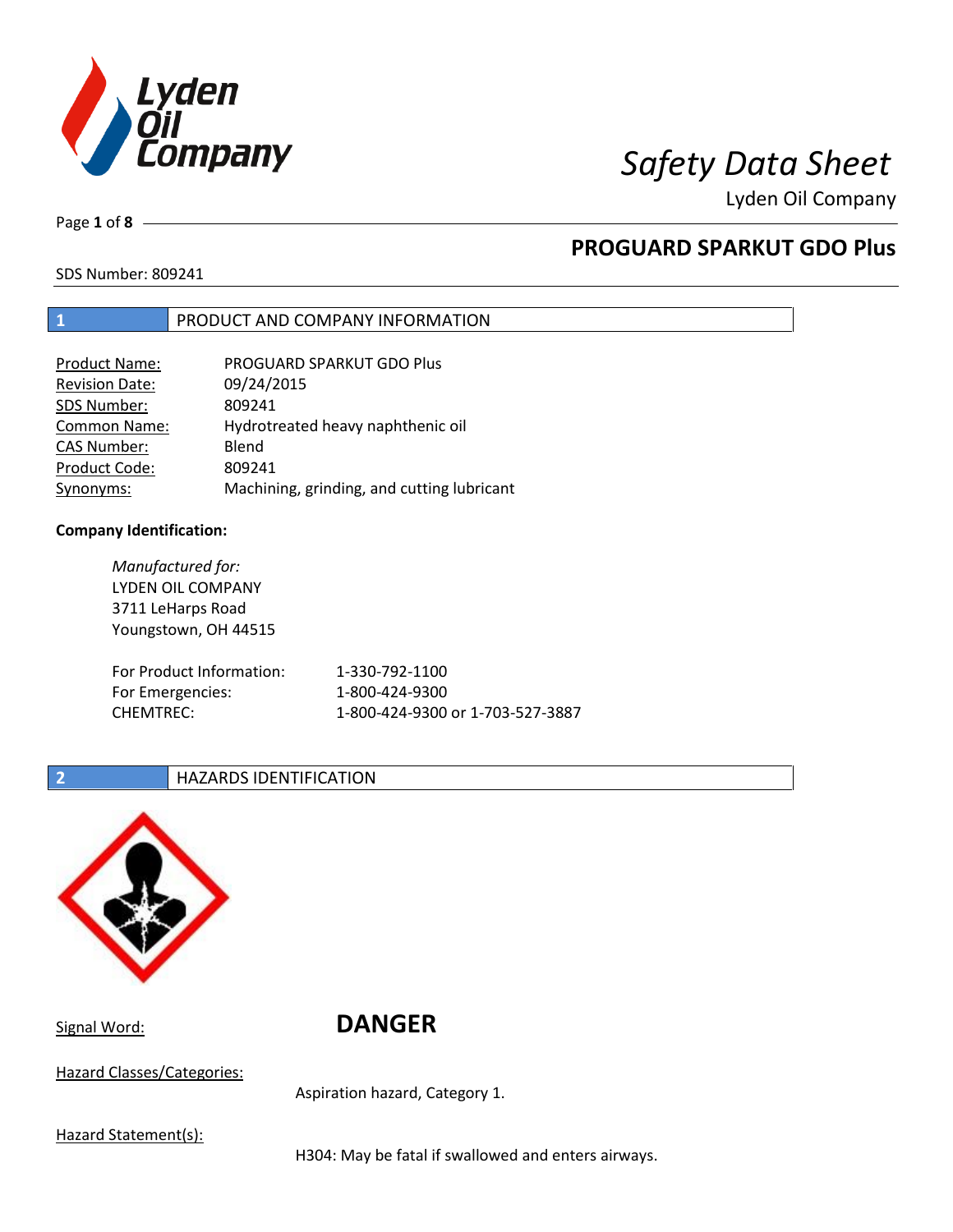

Page **2** of **8**

## **PROGUARD SPARKUT GDO Plus**

SDS Number: 809241

### Precaution Statement(s): P101: If medical advice is needed, have product container or label at hand. P102: Keep out of reach of children. P103: Read label before use. P301+310: IF SWALLOWED: Immediately call a POISON CENTER/doctor. P331: Do NOT induce vomiting. P405: Store locked up. P501: Dispose of contents/container in accordance with local/regional/national/international regulation.

### Other Hazard Statement(s):

-NFPA Ratings: Health  $= 1$  $Fire = 1$ Reactivity  $= 0$ 

Repeated exposure may cause skin dryness or cracking.

### **3** COMPOSITION / INFORMATION ON INGREDIENTS

Ingredients:

*Mixture of the substances listed below with nonhazardous additions.*

| <b>Chemical Name</b>                                   | <b>CAS Number</b> | Percentage |
|--------------------------------------------------------|-------------------|------------|
| Distillates (petroleum), hydrotreated heavy naphthenic | 64742-52-5        |            |

*\*Any concentration shown as a range is to protect confidentiality or is due to batch variation.*

|   | ۰. |  |
|---|----|--|
|   |    |  |
| . |    |  |
|   |    |  |
|   |    |  |

**4** FIRST AID MEASURES

### Description of First Aid Measures:

Inhalation:

If symptoms develop, move victim to fresh air and keep in a position comfortable for breathing. If symptoms persist, obtain medical attention.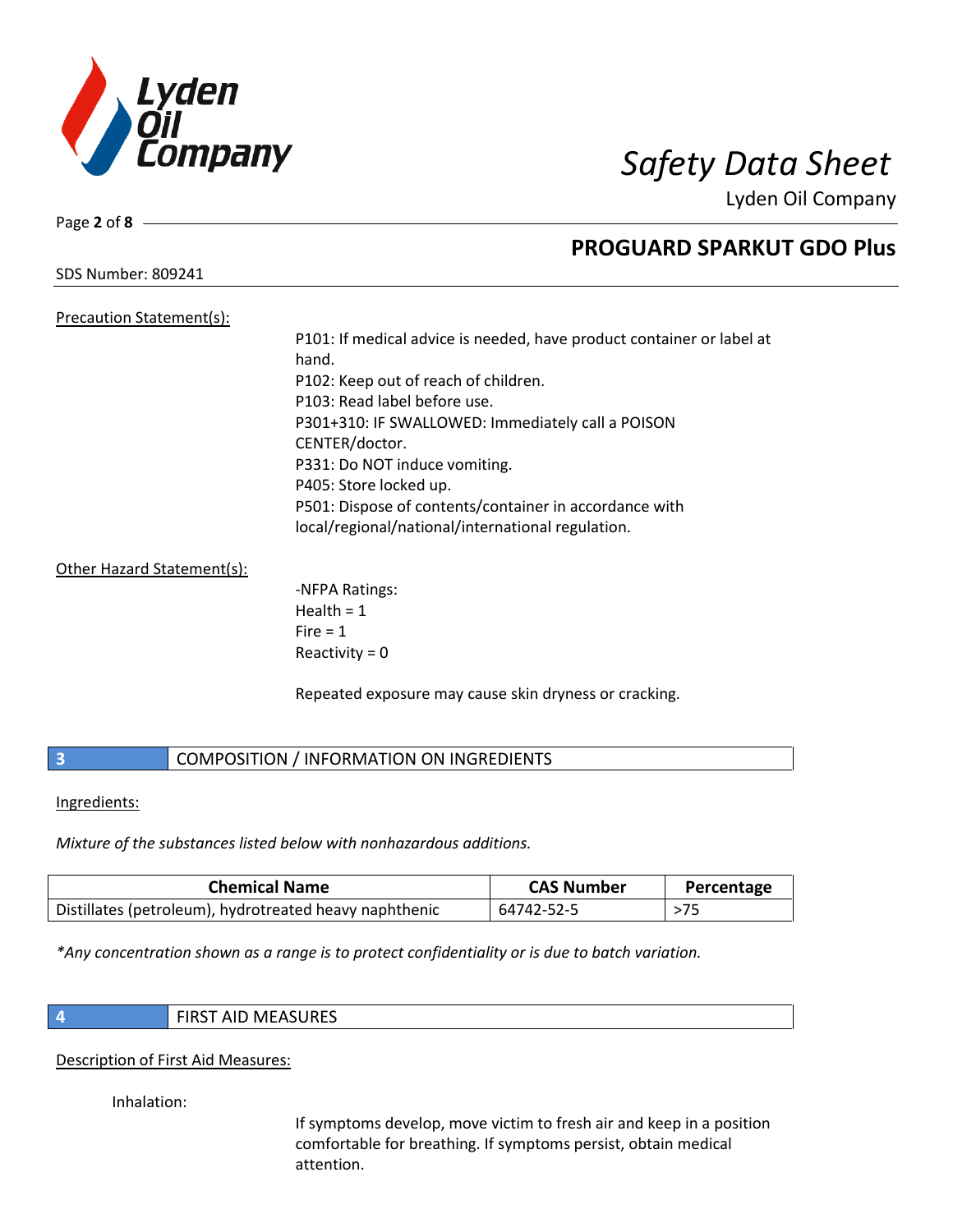

| Page 3 of 8 $-$                               |                        |                                                                                                                                                                                                   |
|-----------------------------------------------|------------------------|---------------------------------------------------------------------------------------------------------------------------------------------------------------------------------------------------|
|                                               |                        | <b>PROGUARD SPARKUT GDO Plus</b>                                                                                                                                                                  |
| <b>SDS Number: 809241</b>                     |                        |                                                                                                                                                                                                   |
| Skin Contact:                                 |                        | Wash with soap and water. Remove contaminated clothing and wash                                                                                                                                   |
|                                               |                        | before reuse. Get medical attention if needed.                                                                                                                                                    |
| Eye Contact:                                  |                        |                                                                                                                                                                                                   |
|                                               |                        | Rinse opened eye for at least 15 minutes under running water. If<br>symptoms persist, consult medical attention.                                                                                  |
| Ingestion:                                    |                        |                                                                                                                                                                                                   |
|                                               |                        | If swallowed, do not induce vomiting: transport to nearest medical<br>facility for additional treatment. If vomiting occurs spontaneously,<br>keep head below hips to prevent aspiration.         |
| Symptoms and Effects, both acute and delayed: |                        | No further relevent data available.                                                                                                                                                               |
| <b>Recommended Actions:</b>                   |                        |                                                                                                                                                                                                   |
|                                               |                        | Treat symptomatically. Call a doctor or poison<br>control center for guidance.                                                                                                                    |
| 5                                             | FIRE FIGHTING MEASURES |                                                                                                                                                                                                   |
| Recommended Fire-Extinguishing Equipment:     |                        | Use dry powder, foam, or carbon dioxide fire<br>extinguishers. Water may be ineffective in fighting<br>an oil fire unless used by experienced fire fighters.                                      |
| Possible Hazards During a Fire:               |                        | Hazardous combustion products may include: A<br>complex mixture of airborne solid and liquid<br>particulates and gases (smoke). Carbon monoxide.<br>Unidentified organic and inorganic compounds. |
| <b>Recommendations to Firefighters:</b>       |                        |                                                                                                                                                                                                   |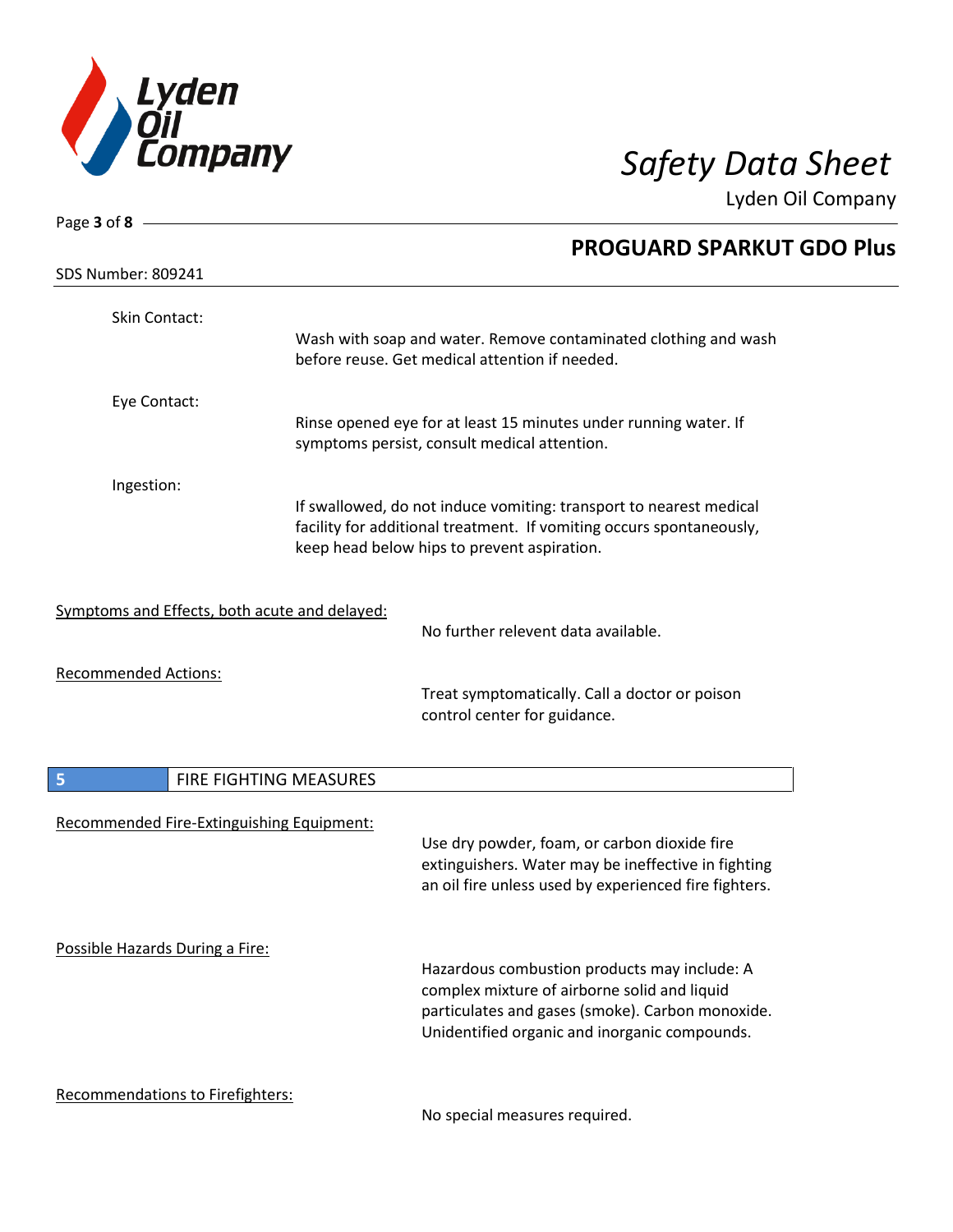

**PROGUARD SPARKUT GDO Plus**

Lyden Oil Company

SDS Number: 809241

Page **4** of **8**

# **6** ACCIDENTAL RELEASE MEASURES Personal Precautions: Avoid contact with skin, eyes, and clothing. Keep away from sources of ignition. Emergency Procedures: Contain spilled material, collect in suitable and properly labled containers. Environmental Precautions: Do not allow to reach sewage system or any water course. Do not allow to enter ground waters. Cleanup Procedures: Pick up excess with inert absorbant material. **7 HANDLING AND STORAGE** Handling Precautions: Handle with care and avoid spillage on the floor. Do not cut, weld, drill, grind, braze, or solder container. Storage Requirements: Keep container tightly sealed. Keep away from sources of ignition. **8** EXPOSURE CONTROLS / PERSONAL PROTECTION Exposure Limits: -64742-52-5 Distillates (petroleum), hydrotreated heavy naphthenic (>75%):

ACGIH TLV – Short-term value:  $10\,\text{mg/m}^3$ Long-term value: 5mg/m<sup>3</sup> OSHA PEL – Long-term value:  $5\,\text{mg/m}^3$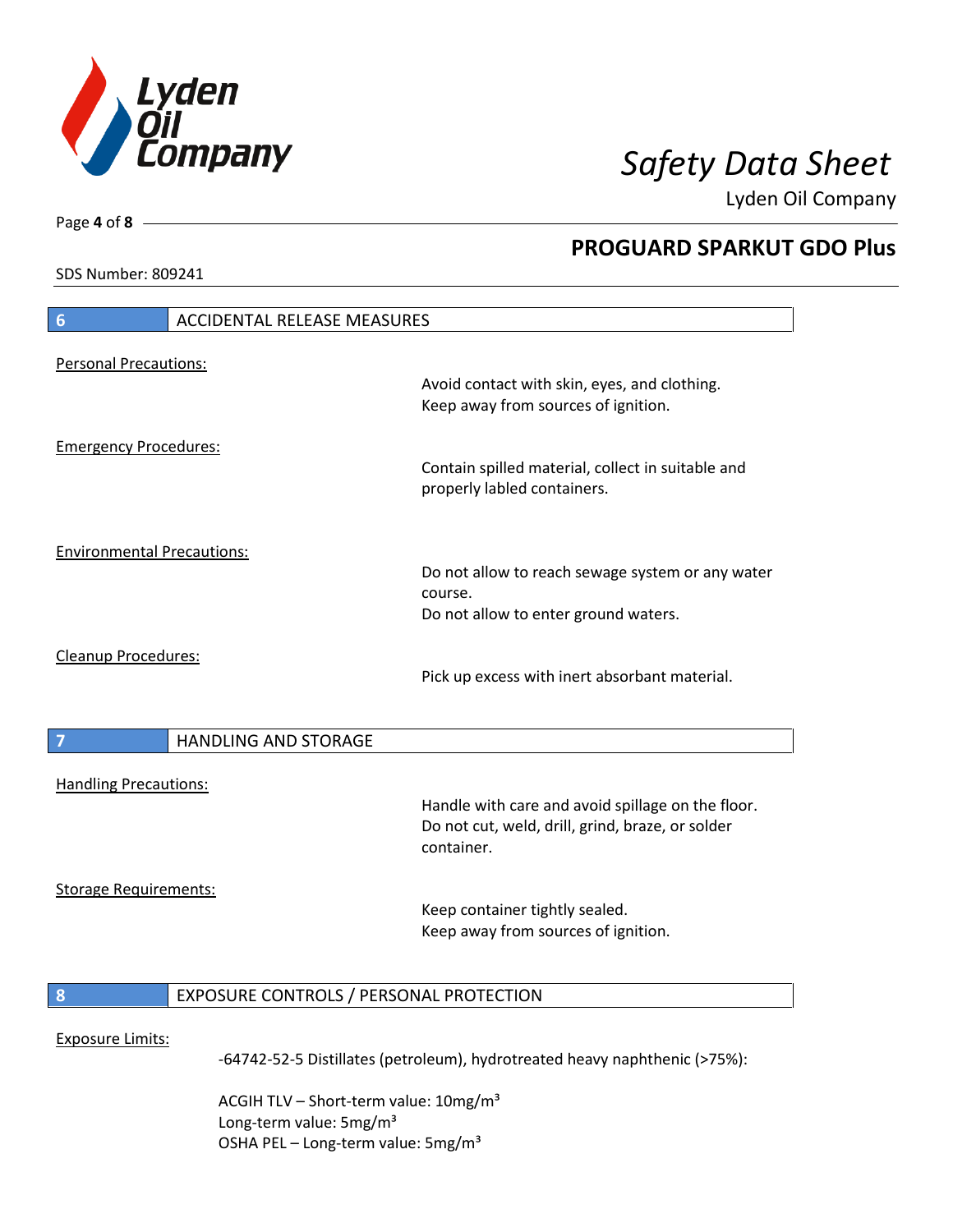

**PROGUARD SPARKUT GDO Plus**

Lyden Oil Company

SDS Number: 809241

Page **5** of **8**

Engineering Controls:

All ventilation should be designed in accordance with OSHA standard (29 CFR 1910.94).

Personal Protective Equipment:

Wash hands before breaks and at the end of work. Use safety glasses and gloves.

### **9 PHYSICAL AND CHEMICAL PROPERTIES**

| Color:                        | Amber                                       |
|-------------------------------|---------------------------------------------|
| <b>Physical State:</b>        | Liquid                                      |
| Odor:                         | Characteristic                              |
| Odor Threshold:               | Data not available                          |
| pH:                           | Data not available                          |
| <b>Melting Point:</b>         | Data not available                          |
| <b>Boiling Point:</b>         | $>500^\circ$ F                              |
| <b>Boiling Range:</b>         | Data not available                          |
| Flash Point:                  | $>310^\circ$ F                              |
| <b>Evaporation Rate:</b>      | <1 (where Butyl Acetate - 1)                |
| Flammability:                 | Data not available                          |
| Flammability Limits:          | Data not available                          |
| Vapor Pressure:               | Data not available                          |
| Vapor Density:                | Data not available                          |
| <b>Relative Density:</b>      | 0.9075                                      |
| Solubilities:                 | Insoluble in water                          |
| <b>Partition Coefficient:</b> | Data not available                          |
| Auto-Ignition Temperature:    | Data not available                          |
| Decomposition Temperature:    | Data not available                          |
| Viscosity:                    | 14 mm <sup>2</sup> /sec (kinematic at 40°C) |

### **10** STABILITY AND REACTIVITY

Stability:

Stable under normal conditions.

Reactivity:

Not reactive under normal conditions.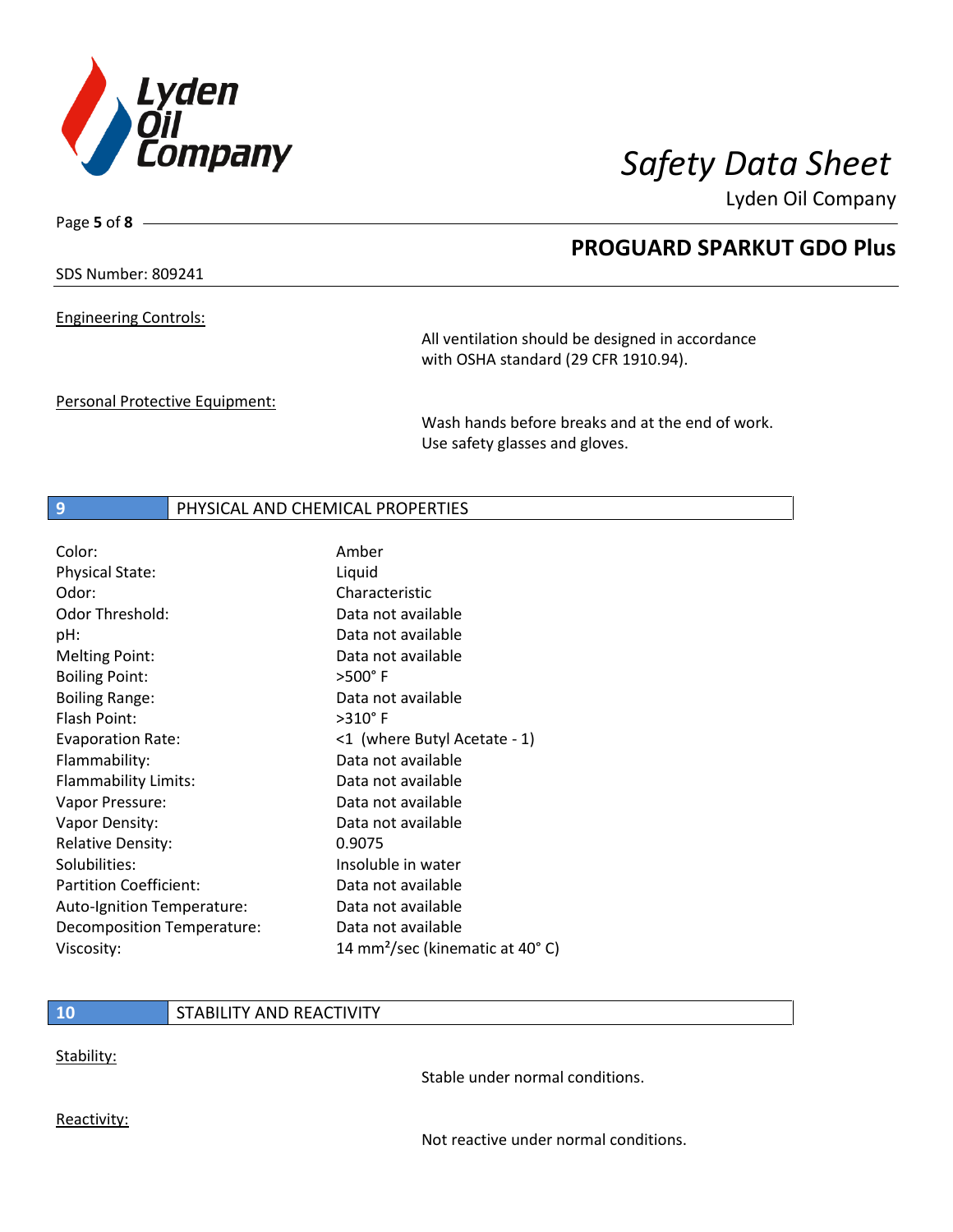

Page **6** of **8**

Lyden Oil Company

 $\overline{\phantom{a}}$ 

|                                | <b>PROGUARD SPARKUT GDO Plus</b>                                 |
|--------------------------------|------------------------------------------------------------------|
| <b>SDS Number: 809241</b>      |                                                                  |
| <b>Conditions to Avoid:</b>    | Extreme temperature, sparks, open flame, and<br>direct sunlight. |
| Hazardous Reactions:           | No known hazardous reactions.                                    |
| Incompatible Materials:        | Strong oxidizers and strong reducing agents.                     |
| <b>Decomposition Products:</b> | Oxides of carbon, sulfur, hydrogen, and hydrogen<br>chloride.    |
|                                |                                                                  |

| <b>11</b>                    | <b>TOXICOLOGICAL INFORMATION</b>    |                                                                                                                           |
|------------------------------|-------------------------------------|---------------------------------------------------------------------------------------------------------------------------|
| Routes of Exposure:          |                                     | Skin and eye contact are the primary routes of<br>exposure although exposure may occur following<br>accidental ingestion. |
| <b>Exposure Effects:</b>     |                                     | May be fatal if swallowed and enters airways.                                                                             |
| <b>Measures of Toxicity:</b> |                                     | No test data available.                                                                                                   |
|                              | Carcinogenic/Mutagenic Precautions: | Non-carcinogenic and not expected to be<br>mutagentic.                                                                    |
| $\mathbf{A}$                 | FCOLOGICAL INFODIAATIONI            |                                                                                                                           |

### **12** ECOLOGICAL INFORMATION

Ecological Precautions:

Avoid exposing to the environment.

Ecological Effects:

No specific environmental or aquatic data available.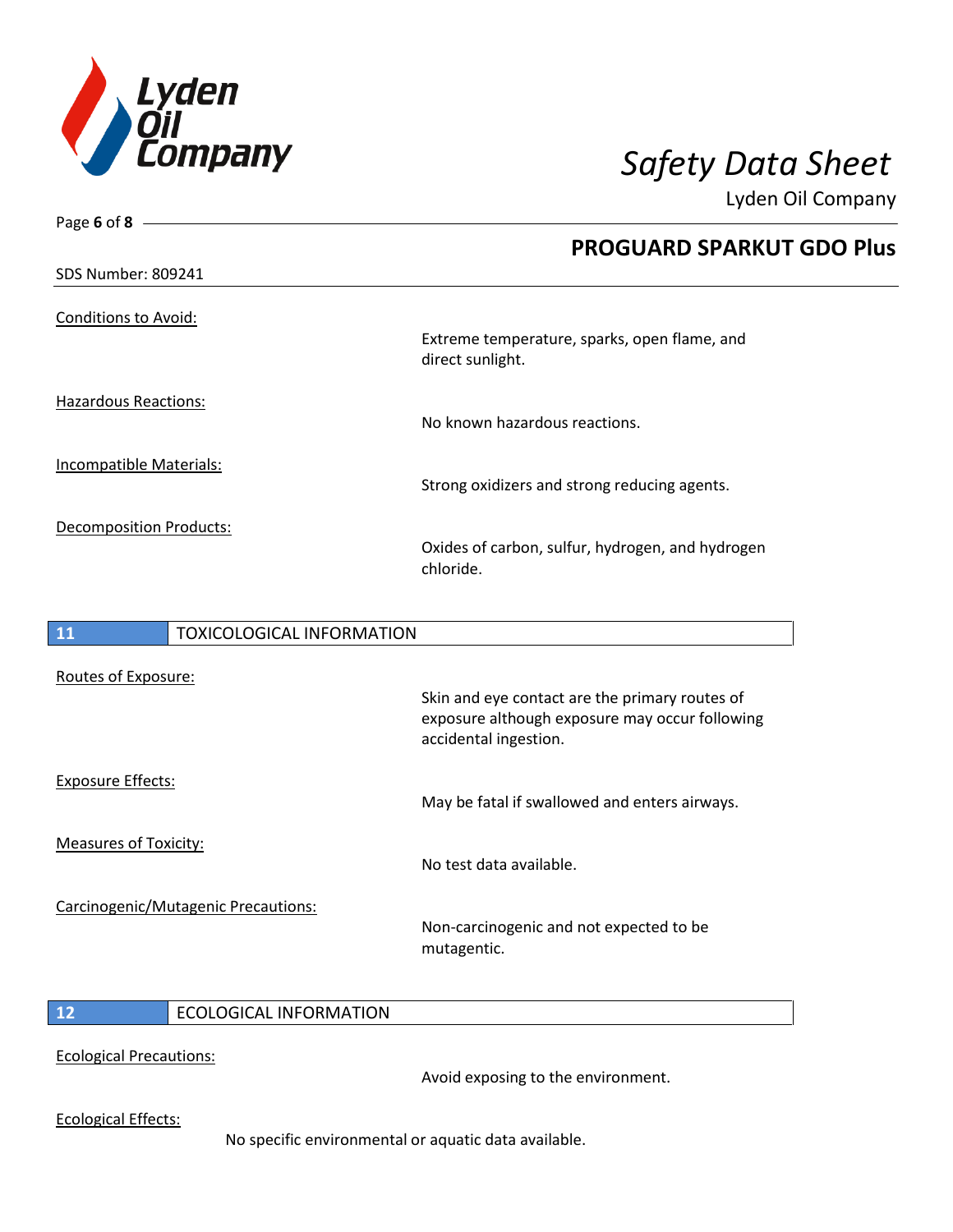

**PROGUARD SPARKUT GDO Plus**

Lyden Oil Company

SDS Number: 809241

Page **7** of **8**

 $\overline{\phantom{a}}$ 

| 13                                                                                                | <b>DISPOSAL CONSIDERATIONS</b>                                                            |                                                                                             |
|---------------------------------------------------------------------------------------------------|-------------------------------------------------------------------------------------------|---------------------------------------------------------------------------------------------|
| Disposal Methods:                                                                                 |                                                                                           |                                                                                             |
|                                                                                                   |                                                                                           | Dispose of waste material in accordance with all<br>local, state, and federal requirements. |
| Disposal Containers:                                                                              |                                                                                           |                                                                                             |
|                                                                                                   |                                                                                           | Use properly approved container for disposal.                                               |
| <b>Special Precautions:</b>                                                                       |                                                                                           | Do not flush to surface waters or drains.                                                   |
|                                                                                                   |                                                                                           |                                                                                             |
| 14                                                                                                | <b>TRANSPORT INFORMATION</b>                                                              |                                                                                             |
| <b>UN Number:</b><br><b>UN Shipping Name:</b><br><b>Transport Hazard Class:</b><br>Packing Group: | Data not available<br>Lubricating Oil, N.O.S.<br>Data not available<br>Data not available |                                                                                             |
| <b>Environmental Hazards:</b>                                                                     |                                                                                           | Data not available                                                                          |
| <b>Bulk Transport Guidance:</b>                                                                   |                                                                                           | Data not available                                                                          |
| <b>Special Precautions:</b>                                                                       |                                                                                           | Not regulated by DOT.                                                                       |
|                                                                                                   |                                                                                           |                                                                                             |

**15** REGULATORY INFORMATION

This material and all of its components are listed on the Inventory of Existing Chemical Substances under the Toxic Substances Control Act.